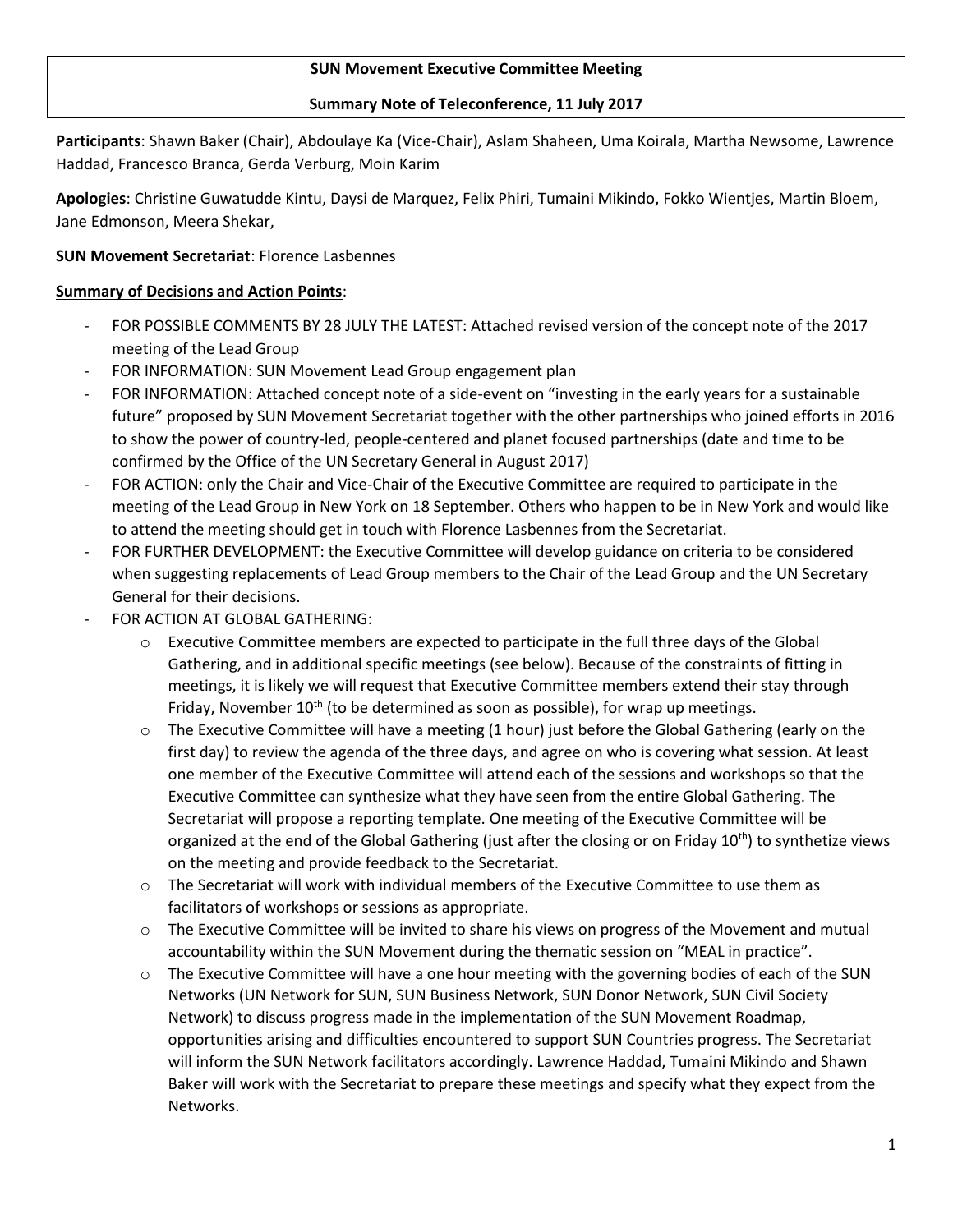- FOR COMMENTS: The Secretariat will share for comments their 2016 Activity report and updated plan of action and budget for 2016-2020 before the end of July 2017.
- FOR ACTION: A specific session of the Executive Committee on the MEAL system will be organized by the Secretariat in early September.
- FOR ACTION: The Executive Committee will conduct its self-assessment and propose rotation of service of Executive Committee members. Shawn and Abdoulaye will prepare this with the Secretariat.

## **Agenda Item One: Preparation of the 2017 Lead Group meeting to be held on 18th September 2017 in New York**

The Chair reminded all that, as per the Terms of Reference, the SUN Movement Executive Committee acts on behalf of the SUN Movement Lead Group to oversee the development and implementation of the Movement's strategy and its operating modalities. It is a key part of the SUN Movement's stewardship arrangements of the new phase of the SUN Movement (2016-2020) following the Independent Comprehensive Evaluation. After a presentation of the concept note of the Lead Group meeting by the Coordinator, the Chair invited comments on focus themes, expected outcomes and format of the meeting.

Participants in the call confirmed the **strong consensus on the three broad themes** proposed to structure the meeting, namely (1) prioritizing nutrition in conflict and crises settings, (2) increasing domestic and external finance for nutrition, (3) building trust and effective partnering for nutrition, focusing on collaboration with the private sector. They encouraged the Secretariat to develop **background papers** based on SUN Countries Joint-Assessments of progress and feedback on challenges.

Participants stressed the importance for the **key messages emerging from the Lead Group meeting, regarding their actions and strategic direction provided, to be clearly communicated** in a way that is actionable by all SUN Stakeholders,.

Specifically on the focus on **nutrition in crises contexts**, some participants stressed the importance to **broaden the scope** of crises situations considered to integrate a particular focus on the 65 million displaced and refugee peoples. It was also mentioned that the countries receiving an influx of refugees and those that are facing protracted crises should also be of focus. The Secretariat was encouraged to identify where nutrition messages could be highlighted during the UN General Assembly – through meetings and side-events also focused on the challenges faced by refugees and displaced people.

Participants also stressed the importance of "**connecting the dots**" between meetings. One way to do so will be to encourage Lead Group members to act as ambassadors on the importance of nutrition as a maker and marker of the Sustainable Development Agenda. Members can emphasis the importance of the multi-stakeholder and multi-sector approach emphasized by the SUN Movement, when they participate in key opportunities during the UN General Assembly. Lead Group members can also play a role in highlighting the relevance and complementarities of other global nutrition initiatives (such as the Nutrition for Growth event and the Decade of Action on Nutrition) during SUN specific meetings.

Regarding membership of the SUN Movement Lead Group, participants have been informed that the UN Secretary General will invite Mr. David Beasley, Executive Director of the World Food Program to succeed to Ms. Ertharin Cousin as member of the Lead Group. The Executive Committee will develop guidance on criteria to be considered when suggesting replacements of Lead Group members to the Chair of the Lead Group and the UN Secretary General for their decision.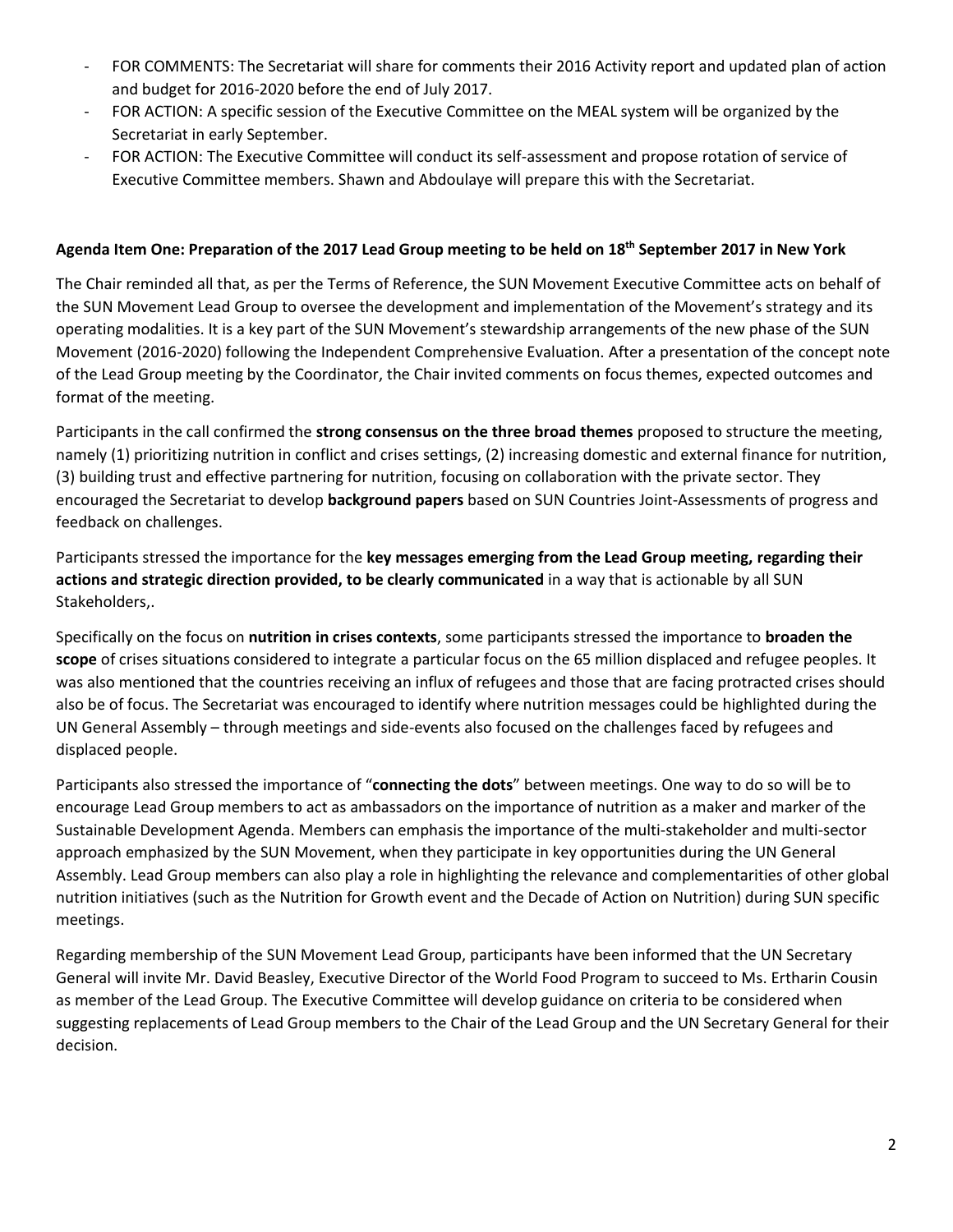#### **FOLLOW-UPS:**

- FOR POSSIBLE COMMENTS BY 28 JULY THE LATEST: Attached revised version of the concept note of the 2017 meeting of the Lead Group
- FOR INFORMATION: SUN Movement Lead Group engagement plan
- FOR INFORMATION: Attached concept note of a side-event on "investing in the early years for a sustainable future" proposed by SUN Movement Secretariat together with the other partnerships who joined efforts in 2016 to show the power of country-led, people-centered and planet focused partnerships (date and time to be confirmed by the Office of the UN Secretary General in August 2017)
- FOR ACTION: only the Chair and Vice-Chair of the Executive Committee are required to participate in the meeting of the Lead Group in New York on 18 September. Others who happen to be in New York and would like to attend the meeting should get in touch with Florence Lasbennes from the Secretariat.
- FOR FURTHER DEVELOPMENT: the Executive Committee will develop guidance on criteria to be considered when suggesting replacements of Lead Group members to the Chair of the Lead Group and the UN Secretary General for their decisions.

# **Agenda Item Two: Preparation of the 2017 SUN Movement Global Gathering to be held in Abidjan, Côte d'Ivoire on 7- 9 November 2017**

Florence Lasbennes provided an overview of the agenda of the Global Gathering combining plenary and workshop sessions over three days.

Participants stressed the importance to gather a large diversity of participants and to highlight connections with other global nutrition meetings (especially the meeting of Nutrition for Growth that should take place on 4<sup>th</sup> November in Milan). Participants also discussed their role in the Global Gathering. The Chair summarized decisions as follows:

- FOR ACTION AT GLOBAL GATHERING:
	- $\circ$  Executive Committee members are expected to participate in the full three days of the Global Gathering, and in additional specific meetings (see below). Because of the constraints of fitting in meetings, it is likely we will request that Executive Committee members extend their stay through Friday, November  $10^{th}$  (to be determined as soon as possible), for wrap up meetings.
	- $\circ$  The Executive Committee will have a meeting (1 hour) just before the Global Gathering (early on the first day) to review the agenda of the three days and agree on who is covering what session. At least one member of the Executive Committee will attend each of the sessions and workshops so that the Executive Committee can synthesize what they have seen from the entire Global Gathering. The Secretariat will propose a reporting template. One meeting of the Executive Committee will be organized at the end of the Global Gathering (just after the closing or on Friday  $10^{th}$ ) to synthetize views on the meeting and provide feedback to the Secretariat.
	- $\circ$  The Secretariat will work with individual members of the Executive Committee to use them as facilitators of workshops or sessions as appropriate.
	- $\circ$  The Executive Committee will be invited to share his views on progress of the Movement and mutual accountability within the SUN Movement during the thematic session on "MEAL in practice".
	- o The Executive Committee will have a one hour meeting with the governing bodies of each of the SUN Networks (UN Network for SUN, SUN Business Network, SUN Donor Network, SUN Civil Society Network) to discuss progress made in the implementation of the SUN Movement Roadmap, opportunities arising and difficulties encountered to support SUN Countries progress. The Secretariat will inform the SUN Network facilitators accordingly. Lawrence Haddad, Tumaini Mikindo and Shawn Baker will work with the Secretariat to prepare these meetings and specify what they expect from the Networks.